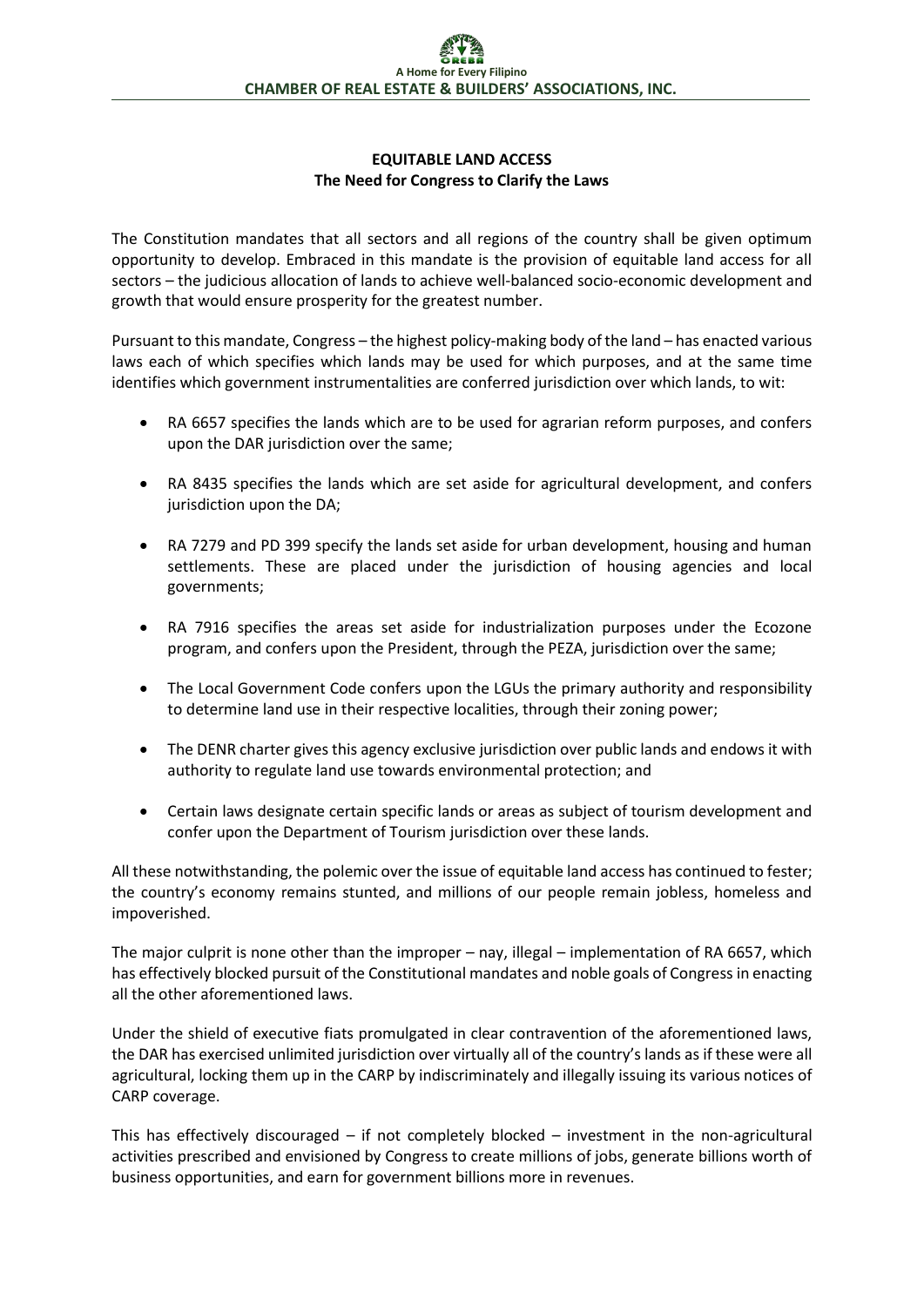The situation is such that lands cannot be developed for their prescribed residential, commercial, industrial or other non-agricultural uses without the DAR's imprimatur, notwithstanding that these lands are clearly non-agricultural in status and thus CARP-exempt under RA 6657, by virtue of their having been reclassified or set aside for non-agricultural uses under the aforementioned laws.

However, trying to secure such imprimatur from the DAR's daunting bureaucratic structure takes years, if at all. Even worse, applying for a DAR clearance costs a landowner some P150 to P200 per square meter from extortionists and grafters in the DAR bureaucracy. This is on top of various fees, charges, cost of voluminous documentation requirements, and worst, exorbitant demands for "disturbance compensation" – outside of what is provided for by law – from alleged farmer-tenants who may not even be legitimately entitled thereto.

The issue of land access can thus be summed up as follows: While Congress has made land available to all sectors, under the DAR's rule no land may be developed or used for any purpose other than agriculture or agrarian reform. If and when the DAR allows non-agricultural development, the concomitant cost to the landowner is such that the price to the end-user – housing packages in the case of residential development, goods and services in the case of commercial/industrial development – a becomes inordinately expensive.

The DAR's stance – including the executive fiats sustaining such stance – is unquestionably contrary to Congressional intent as expressed in the letter of the aforementioned laws including RA 6657 itself. Nor does it find support in the Constitution as interpreted by the Supreme Court. Neither is it justified by considerations of equity and common weal.

Unceasing efforts to convince the Executive Branch to rectify the situation and provide relief via a clarificatory fiat have failed.

We therefore urge Congress – with the paramount consideration of "the greater good of the greater number" – to assert its rightful powers in rectifying this anomalous situation and finally setting to rest the aforementioned controversies, by clarifying and affirming its intent concerning land access under the various aforementioned laws.

The Bill creating the Department of Housing now pending before both Houses presents a golden opportunity to achieve this purpose, and we urge Congress to seize such opportunity by incorporating in said Bill the CREBA-proposed clarificatory/affirmatory provisions on land access *(Annex A)*.

Otherwise, with all due respect we believe that without land on which to build homes, the proposed Department would simply exacerbate the homeless populace's disenchantment over failed expectations, for it would end up as nothing more than an extremely costly exercise in futility.

The idea behind the CREBA-proposed land access provisions is simply to make sure that lands already reclassified by law for non-agricultural uses will continue to be readily available, as the needs arise, for the equally vital projects for which they were intended – such as housing, commercial/industrial development, and other essential non-agricultural programs.

It is pointed out that the objective of food security will not be impaired by maintaining the legal status of reclassified lands and freeing them from any restriction against non-agricultural use, considering that

 These lands may still be used for agricultural production pending their actual non-agricultural development, and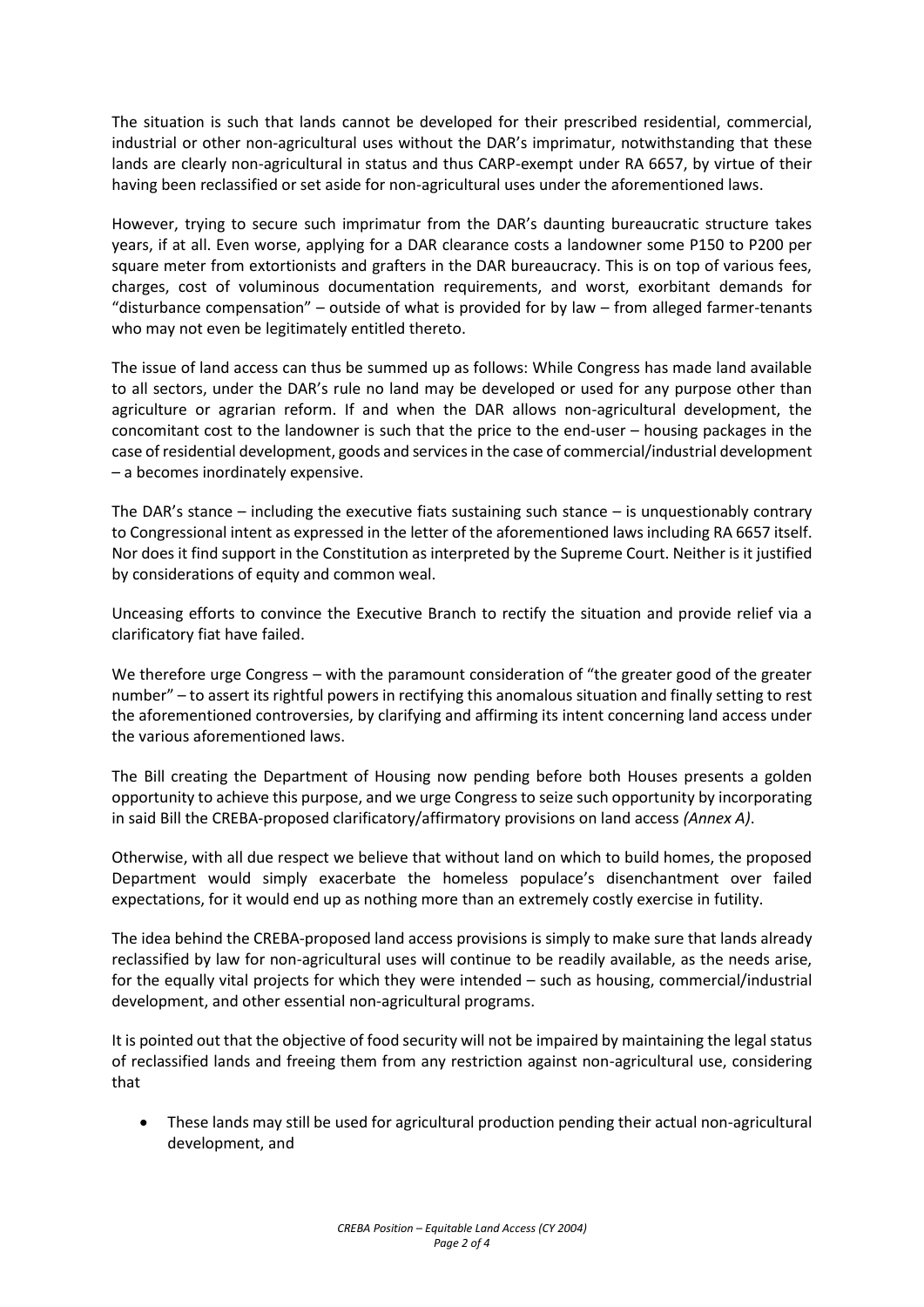Experience worldwide has demonstrated that food security is attainable not through maximum land acreage but through application of modern technology. Indeed, while desert countries have become agriculturally self-sufficient, the Philippines has failed to attain such sufficiency despite the fact that, to date, only less than 1% of our land resources are being used for non-agricultural purposes.

As far as legitimate farmer-tenants are concerned, there is no way that they can be prejudiced by land reclassification, because in case of displacement they are amply awarded disturbance compensation which stand to make them instant millionaires.

Nor will government be prejudiced should irrigated lands be developed for non-agricultural purposes, because the cost of such irrigation is fully reimbursable under RA 8435.

In short, the proper application of all the aforementioned laws will result in a win-win situation for all.

Just as significant is the fact that of the country's population of some 80 million, only some 3 million are farmers – as against some 4.5 million homeless families, 6 million unemployed, and 30 million impoverished. The latter need land just as badly as the former.

It is therefore high time that Congress puts an end to this inequity that flows from a mockery of the laws and travesty of the Constitution.

Toward this end, the following is proposed for inclusion in the Department of Housing and Urban Development Bill:

- 1. No conversion clearance or CARP-exemption clearance from the Department of Agrarian Reform (DAR) shall be required for the development of the following lands for their designated purposes under the law, whether or not the land is tenanted, irrigated, irrigable or suitable for crops:
	- a) All lands in all cities and first class municipalities;
	- b) All lands in all areas reclassified and zoned by local government units prior to June 15, 1988 for non-agricultural uses;
	- c) All lands within a strip of one thousand (1,000) meters along existing national highways, provincial roads and city/municipal roads; and
	- d) All lands in all areas specifically identified and set aside for Ecozone development under RA 7916.
- 2. Any Notice of Coverage under the Comprehensive Agrarian Reform Program (CARP), Notice of Acquisition, Notice of Valuation or any similar instruments already issued by the DAR covering the lands enumerated in the preceding Section are hereby revoked; provided, that in case the land is subject of a valid voluntary offer to sell under the CARP, the same may be revoked upon application by the landowner.
- 3. Permits to develop the lands enumerated in Section 1 hereof shall be issued by the local government units concerned within thirty (30) days of submission by the project proponent of the development plans, subject to payment of disturbance compensation as provided under Republic Act 3844 as amended by Republic Act 6389 in case the land is covered by a legitimate agricultural tenancy agreement, subject further to provisions of existing laws in